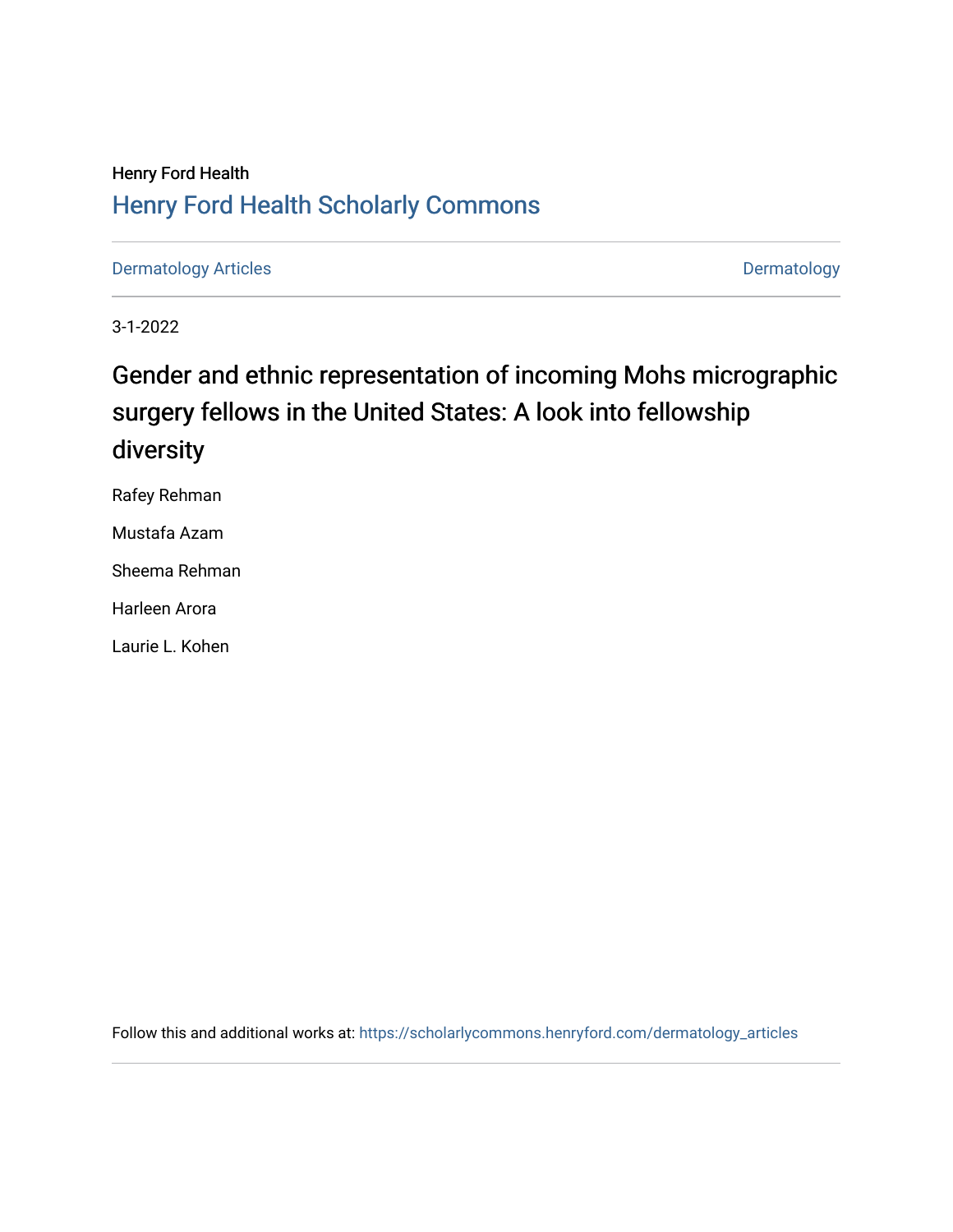$\bigcirc$ 

## Gender and ethnic representation of incoming Mohs micrographic surgery fellows in the United States: A look into fellowship diversity

To the Editor: The US population is becoming increasingly diverse, and it has been estimated that no single ethnic or racial group will contribute to majority of the population by  $2043<sup>1</sup>$  $2043<sup>1</sup>$  $2043<sup>1</sup>$  Although dermatology has been one of the least-diverse specialties in medicine, there is paucity of research on diversity trends in different dermatology subspecialties, including Mohs micrographic surgery, in the United States.<sup>[2](#page-2-1)</sup> The purpose of this study was to characterize gender and ethnic trends of incoming Mohs micrographic surgery fellowship classes in the United States over a 10-year period from 2011 to 2020.

Demographic information of incoming Mohs micrographic surgery fellows was retrieved from the Graduate Medical Education census published in the Journal of the American Medical Association.<sup>[3](#page-2-2)</sup> Information regarding gender and ethnic representation was collected from 2011 to 2020, and these data were then subsequently analyzed.

<span id="page-1-0"></span>Overall, men and women represented an average of 52.2% and 47.8%, respectively, of the incoming fellows during this 10-year interval [\(Fig 1](#page-1-0)). The distribution of different ethnicities during this time was as follows: 76.7% Whites, 16.2% Asians, 3.7% Hispanics, 2.0% Blacks, 0.3% Native Hawaiian or Pacific Islanders, 0.0% American Indian or Alaska Natives, 0.8% multiracial groups, and 3.9% other or unknown identities [\(Fig 2](#page-2-3)). The average yearly rate of change for the various gender and ethnic backgrounds were as follows:  $-0.76%$  for men,  $+0.76%$ for women,  $+1.01\%$  for Whites,  $-0.46\%$  for Asians,  $-0.5\%$  for Hispanics,  $-0.77\%$  for Blacks,  $-0.05\%$ for Native Hawaiian or Pacific Islander, 0.0% for American Indian or Alaska Natives, +0.59% for multiracial groups, and  $-0.02\%$  for other or unknown identities.

Over the last decade, the proportion of women matriculating into US Mohs micrographic surgery fellowships has been similar to the female US population, which has been estimated at 50.8% perthe 2020 US census.<sup>4</sup> Our analysis revealed that the proportion of women entering these fellowships has been slowly increasing at an average rate of 0.76% per year. Interestingly, the proportion of incoming Black and Hispanic fellows has steadily decreased over the last decade, reaching their lowest points (0.0%) in the 2017-2018 and 2018-2019 match cycles, respectively. Although Blacks and Hispanics represent 13.4% and 18.5% of the US population, respectively, this proportion is not reflected in the incoming fellowship classes. Our analysis also revealed that there were



Fig 1. Incoming male and female US Mohs micrographic surgery fellows from 2011 to 2020.

Downloaded for Anonymous User (n/a) at Henry Ford Hospital / Henry Ford Health System (CS North America) from ClinicalKey.com by Elsevier on April 28, 2022. For personal use only. No other uses without permission. Copyright ©2022. Elsevier Inc. All rights reserved.

<sup>&</sup>lt;sup>©</sup> 2021 by the American Academy of Dermatology, Inc. Published by Elsevier Inc. This is an open access article under the CC BY-NC-ND license [\(http://creativecommons.org/licenses/by-nc-nd/4.0/](http://creativecommons.org/licenses/by-nc-nd/4.0/)).